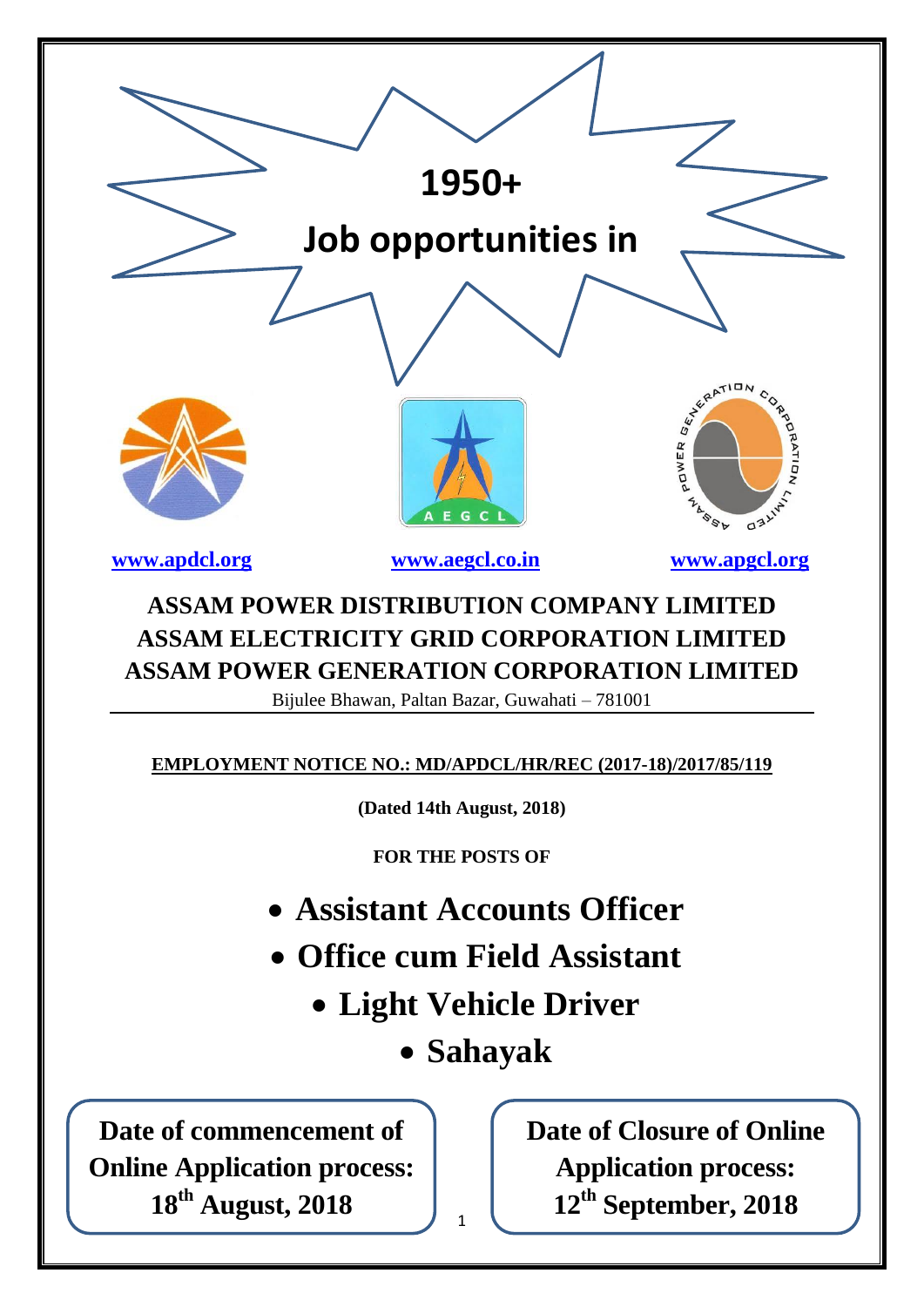Applications are invited from candidates having requisite qualifications for appointment in APDCL, AEGCL & APGCL in the following categories of posts as shown below:

| Name of the<br><b>Company</b> | <b>UR</b> | OBC/<br><b>MOBC</b> | ST(P) | <b>SC</b> | ST(H) | <b>PWD</b> | <b>Total</b> |
|-------------------------------|-----------|---------------------|-------|-----------|-------|------------|--------------|
| <b>APDCL</b>                  | 17        |                     |       |           |       | (LD        | 35           |
| <b>APGCL</b>                  |           |                     |       |           |       |            | 10           |
| <b>AEGCL</b>                  |           |                     |       |           |       |            | 15           |
| <b>Total</b>                  | 28        |                     |       |           |       |            | 60           |

## **1. AAO (Assistant Accounts Officer):**

**Job Profile:** Responsible for accounting, budgeting, compilation, billing, auditing, GAD related work and any other work allotted by the controlling officer from time to time.

**Essential Qualification:** Bachelor Degree in Arts, Science or Commerce from a recognized University with minimum 55% marks or its equivalent in B.Com in aggregate or 55% marks in Honors/Major subject (B.Com) or minimum 55% aggregate marks or its equivalent for Arts or Science graduate having Mathematics or Statistics as one of the subjects or 55% marks or its equivalent in Mathematics/Statistics as Honors (BA/B.Sc.)

For departmental candidates (employees of APDCL/APGCL/AEGCL), and those belonging to the Scheduled Caste/ Scheduled Tribe minimum qualifying marks in bachelor degree is 50 %.

**Computer Proficiency:** A candidate must possess proficiency in computer application and having diploma certificate in computer application with minimum duration of 3 (three) months.

## **Age Limit:**

- a. 21 to 44 years as on 01.01.2018.
- b. In case of OBC/MOBC candidates, upper age limit is relaxed upto 47 years.
- c. In case of SC/ST candidates, upper age limit is relaxed upto 49 years.
- d. In case of departmental candidates, upper age limit is relaxed upto 45 years.

| Name of the<br><b>Company</b> | <b>UR</b> | OBC/<br><b>MOBC</b> | ST(P)         | <b>SC</b>        | ST(H)          | <b>PWD</b>                     | <b>Total</b> |  |
|-------------------------------|-----------|---------------------|---------------|------------------|----------------|--------------------------------|--------------|--|
| <b>APDCL</b>                  | 324       | 263<br>$(BL-2)$     | 143<br>BL-46) | 105<br>$(BL-37)$ | 90<br>$BL-42)$ | 43 (HI-14, LD-29)<br>$(BL-14)$ | 968          |  |
| <b>APGCL</b>                  |           |                     |               |                  |                |                                |              |  |
| <b>AEGCL</b>                  | 10        |                     | 2             |                  |                | 1 (HI)                         | 21           |  |
| <b>Total</b>                  | 340       | 272                 | 146           | 107              | 91             | 44                             | 1000         |  |

#### **2. Office cum Field Assistant:**

**Job Profile:** Responsible for collecting meter readings, preparing & delivering bills, typing, data entering, store keeping, assisting any works related to Personnel, Establishment, Training, Miscellaneous matters etc. of the consumers as well as employees of field & corporate office and any other work allotted by the controlling officer from time to time.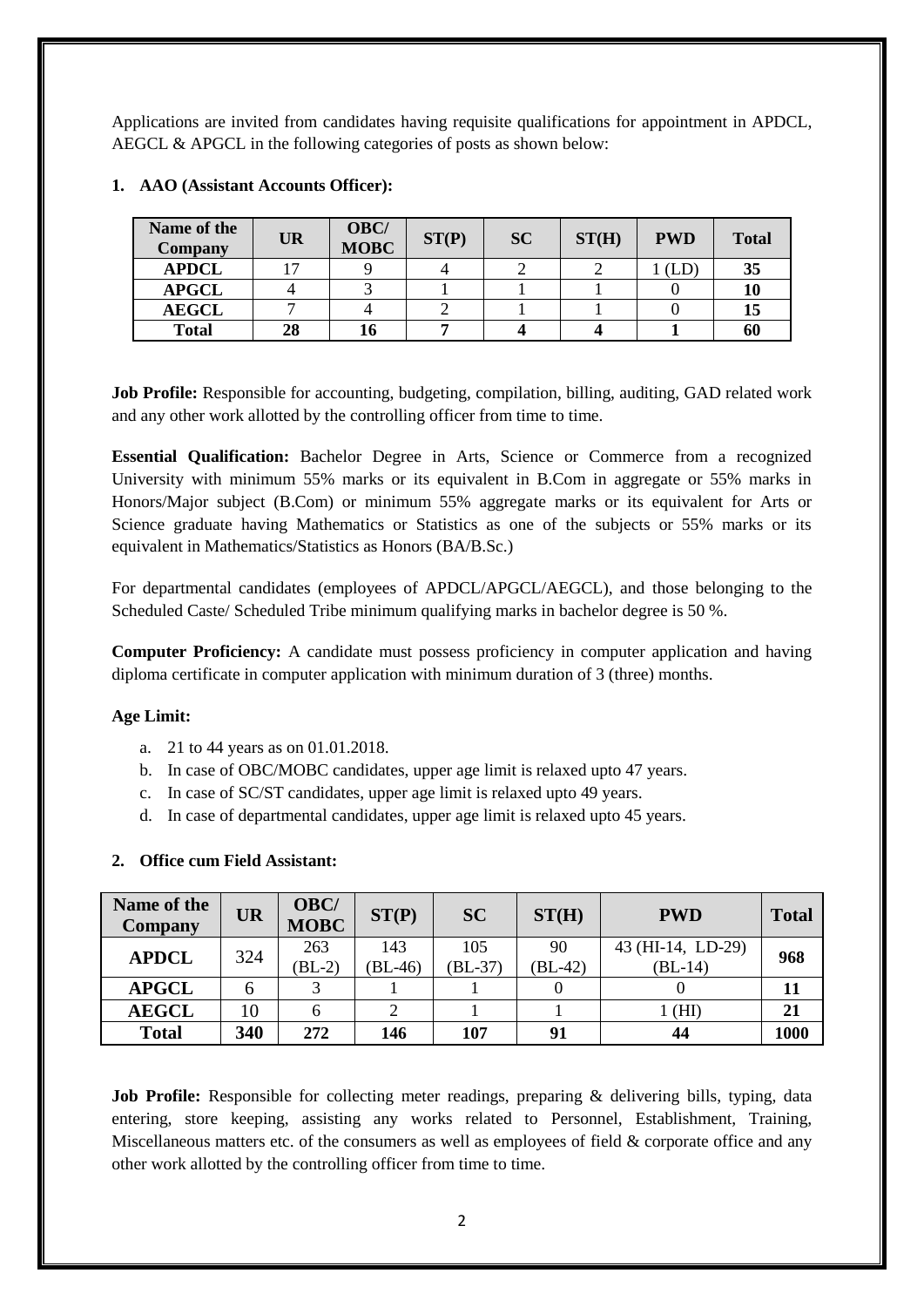**Essential Qualification:** Minimal HSSLC or equivalent examination recognized by Govt.

**Computer Proficiency:** A candidate must possess proficiency in computer application and having diploma certificate in computer application with minimum duration of 3 (three) months.

## **Age Limit:**

- a. 18 to 44 years as on 01.01.2018.
- b. In case of OBC/MOBC candidates, upper age limit is relaxed upto 47 years.
- c. In case of SC/ST candidates, upper age limit is relaxed upto 49 years.
- d. In case of departmental candidates, upper age limit is relaxed upto 45 years.

## **3. Light Vehicle Driver:**

| <b>Name of the Company</b> | <b>UR</b> | <b>OBC/</b><br><b>MOBC</b> | ST(D) | <b>SC</b> | ST(H) | <b>Total</b> |
|----------------------------|-----------|----------------------------|-------|-----------|-------|--------------|
| <b>APDCI</b>               |           |                            |       |           |       |              |

**Job Profile:** Cleaning of allotted vehicle. Driving of allotted vehicles as per the requirement and satisfaction of the Controlling officers.

**Essential Qualification:** HSLC or equivalent examination recognized by Govt., must have at least **2 (two) years** professional driving licence and must be proficient in traffic rules & driving LMV/HMV.

### **Age Limit:**

- a. 18 to 44 years as on 01.01.2018.
- b. In case of OBC/MOBC candidates, upper age limit is relaxed upto 47 years.
- c. In case of SC/ST candidates, upper age limit is relaxed upto 49 years.
- d. In case of departmental candidates, upper age limit is relaxed upto 45 years.

#### **4. Sahayak:**

| Name of the<br><b>Company</b> | <b>UR</b> | OBC/<br><b>MOBC</b> | ST(P)       | <b>SC</b>     | ST(H)            | <b>Total</b> |
|-------------------------------|-----------|---------------------|-------------|---------------|------------------|--------------|
| <b>APDCL</b>                  | 102       | 167                 | 154 (BL-92) | $102$ (BL-59) | $95$ (BL- $64$ ) | 620          |
| <b>APGCL</b>                  | 26        | 14                  | $6$ (BL-1)  | $4$ (BL-1)    |                  | 52           |
| <b>AEGCL</b>                  | 102       | 54                  | 20          | 14            | 10               | <b>200</b>   |
| <b>Total</b>                  | 230       | 235                 | 180         | 120           | 107              | 872          |

**Job Profile:** They may be deployed to assist in various works in Substations/Distribution and Transmission Lines/Generating Stations for electrical/mechanical/civil works etc. and any other work allotted by the controlling officer from time to time.

#### **Essential Qualification:**

**a. For APDCL:** HSLC or equivalent with ITI in the trade of Wireman/Electrician from Govt. of Assam approved Institute.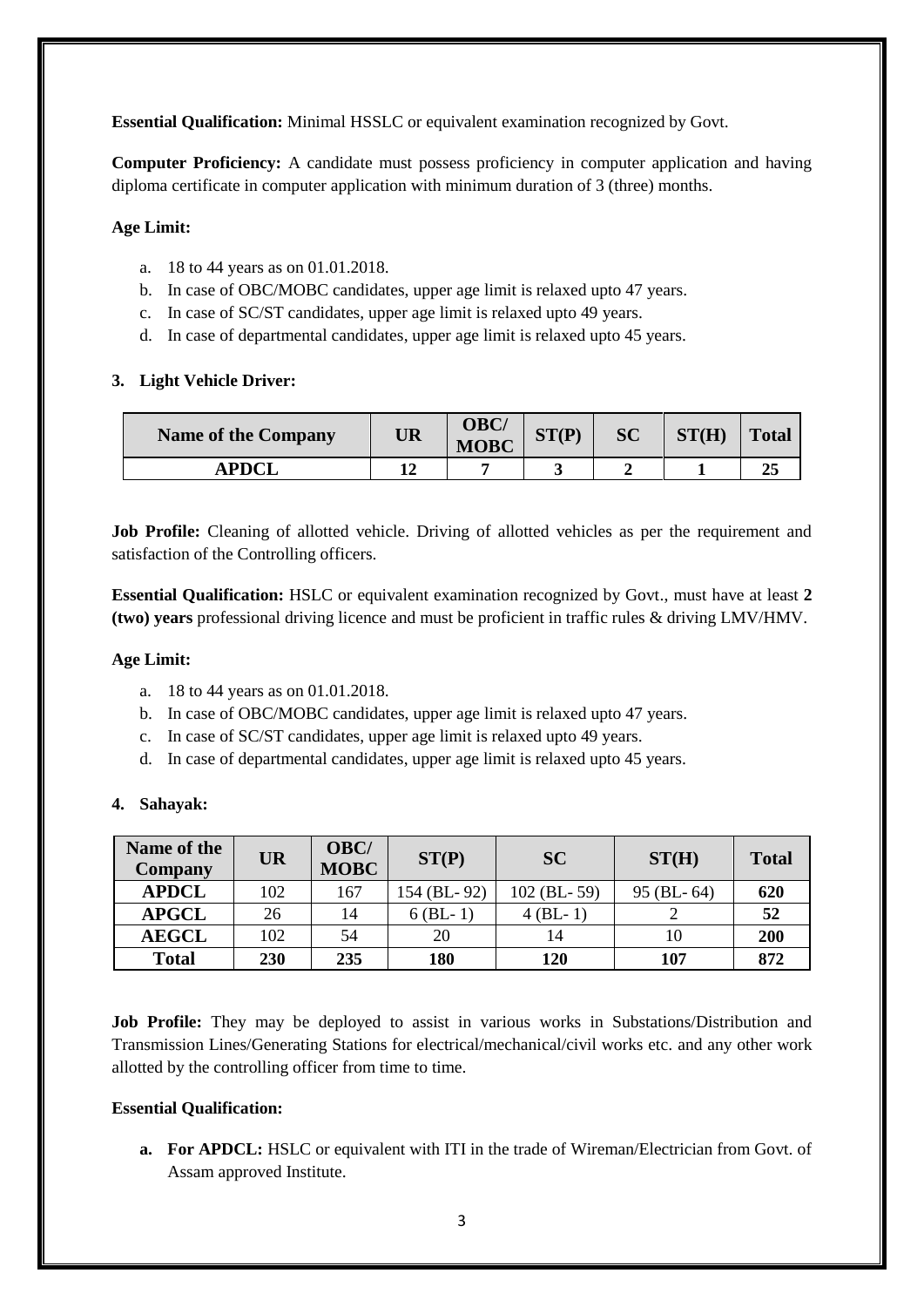- **b. For AEGCL:** HSLC or equivalent with ITI in the trade of Electrician/Fitter from Govt. of Assam approved Institute.
- **c. For APGCL:** HSLC or equivalent with ITI in the trade of Wireman/Electrician/ Fitter/Welder/Machinist, from Govt. of Assam approved Institute.

#### **Age Limit:**

- a. 18 to 44 years as on 01.01.2018.
- b. In case of OBC/MOBC candidates, upper age limit is relaxed upto 47 years.
- c. In case of SC/ST candidates, upper age limit is relaxed upto 49 years.
- d. In case of departmental candidates, upper age limit is relaxed upto 45 years.
- **A. Abbreviations used:** UR Unreserved; OBC Other Backward Class; MOBC More Other Backward Class; SC – Scheduled Caste; ST(P) – Scheduled Tribe (Plains); ST(H) – Scheduled Tribe (Hills); PWD – Person with Disability; LD – Loco motor Disability; HI – Hearing Impairment; BL – Backlog.
- **B. Definition of PWD (Person with Disability):** Under Section 33 of the Persons with Disabilities (Equal Opportunities, Protection of Right and Full Participation) Act, 1995 only such people would be eligible for reservation who suffer from not less than 40% of relevant disability and are certified by Medical Board constituted by the Central/State Govt. Candidates claiming such benefits should produce certificate in original (issued by the Competent Authority) at the time of Document verification/Physical Efficiency Test, if called for.
- **C. Application Fee (Non Refundable):** Rs. 500.00 (Rupees Five Hundred only) for General/OBC/MOBC candidates and Rs. 250.00 (Rupees Two Hundred Fifty only) for SC/ST candidates. Application fees are exempted for PWD candidates. Candidate has to pay the application fee through **online** mode only by using Net Banking/Credit Card/Debit Card.

## **D. Other Conditions:**

- a. The candidate must be a citizen of India and domicile of Assam. Candidate having adequate knowledge in communicating in Assamese and/or local languages will be preferred. Candidates have to submit documents in proof of domicile at the time of Document verification/Physical Efficiency Test, if called for.
- b. Certificates of SC/ST/OBC/PWD candidates should have been issued by the appropriate Authority.
- c. Candidates working in Govt./Semi-Govt./Public undertakings should produce "No Objection Certificate" from their present employer at the time of Document verification /Physical Efficiency Test, if called for, failing which he/she would not be allowed for the Physical Efficiency Test.
- d. Departmental candidates i.e., serving employees of APDCL/AEGCL/APGCL, if any, will have to produce "No Objection Certificate" from the concerned authority.
- e. Wherever CGPA/OGPA/GPA or Letter Grade is awarded, equivalent percentage of marks should be indicated by the candidates in the online application form as per norms adopted by the University/Institute. The candidate will have to submit a copy of these norms with respect to his/her University/Institute along with the printed application form, at the time of Document verification /Physical Efficiency Test, if called for. Where no norms have been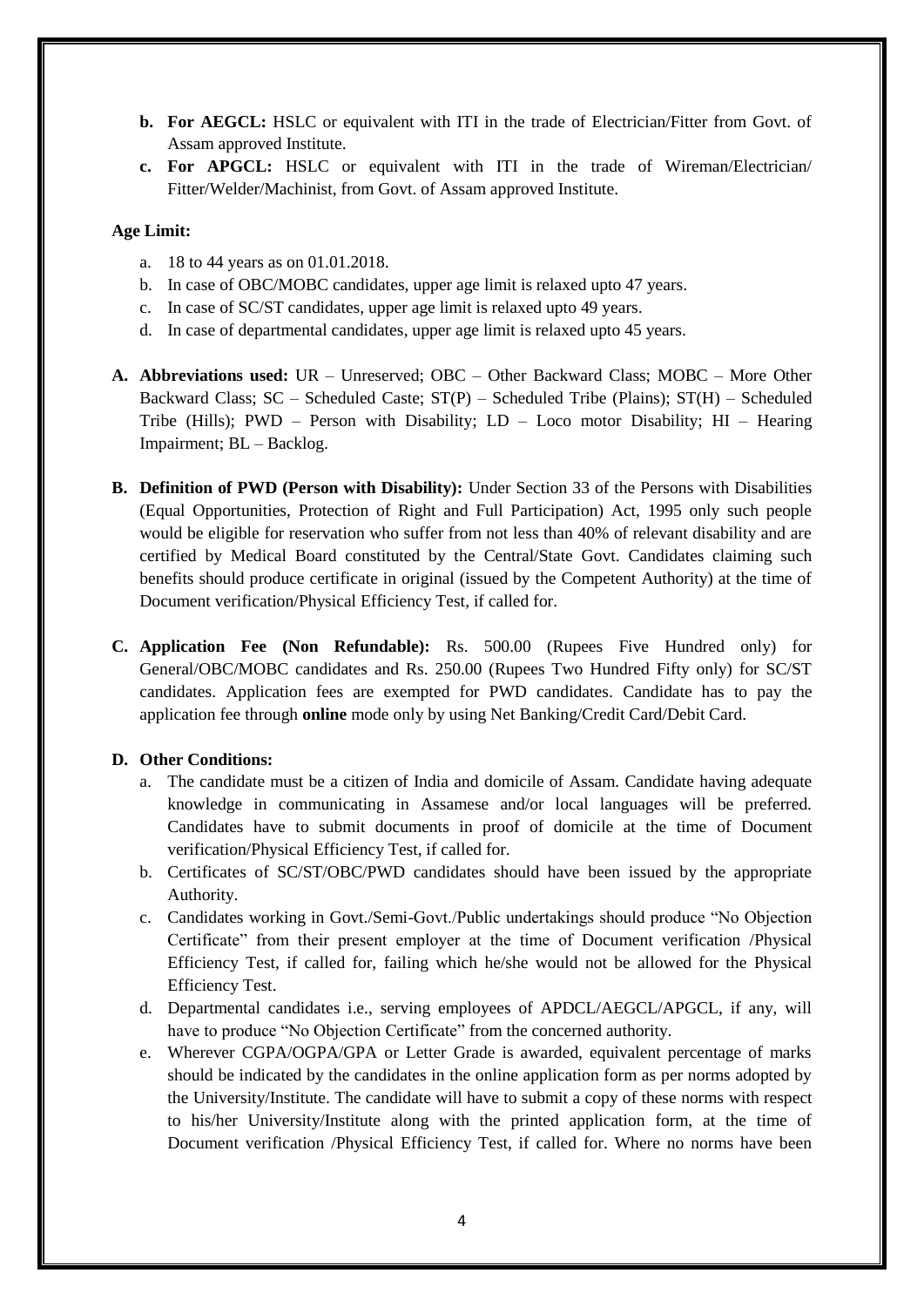specified, the CGPA/OGPA/GPA will be multiplied by a factor 10 and the sum will be subtracted by 5.

**E. Selection Procedure:** The candidates will have to appear in the written test to be notified in due course. The written test for all the posts mentioned above may be conducted on the same date. The written test shall contain 1 (one) paper of 100 marks as indicated below. The candidates selected through written test will be called for Document Verification for the post of **AAO (Assistant Accounts Officer), Office cum Field Assistant** and Document verification / Physical Efficiency Test for the post of Sahayak**.** The final selection list will be prepared based on the marks obtained in the written test only. No TA or DA will be admissible for the journey in connection with written test/ Physical Efficiency Test. The decision of the Selection Board/ Committee for the eligibility or otherwise of a candidate for admissible in the written test shall be final. Inclusion of a candidate's name in the final selection list will not confer him/her the right for appointment, unless the appointing authority is satisfied that the candidate is suitable for appointment in all respects.

Candidates for the post of Sahayak who fails to qualify in the Physical Efficiency Test, will not be considered for final appointment.

In case of Light Vehicle Driver the candidates have to appear for a practical test in addition to a written examination which would be notified in due course.

| Sl.<br>No. | <b>Name of the Post</b>       | <b>Syllabus</b>                                                                                                                         | <b>Marks</b> | <b>Question</b><br><b>Pattern</b>             | <b>Time</b>                 |
|------------|-------------------------------|-----------------------------------------------------------------------------------------------------------------------------------------|--------------|-----------------------------------------------|-----------------------------|
|            | AAO (Assistant                | Part-A: General English, General Knowledge, General<br>Aptitude, Basic Computer knowledge & General<br>Mathematics of Class-X standard. | 50           |                                               |                             |
|            | <b>Accounts Officer)</b>      | Part-B: Accountancy/Statistics/Mathematics of degree<br>level.                                                                          | 50           |                                               |                             |
| 2          | Office cum Field<br>Assistant | General English, General Knowledge, General<br>Aptitude, Basic Computer knowledge & General<br>Mathematics of Class-X standard.         | 100          | Objective<br>type with<br>Multiple<br>Choices | $\mathcal{D}_{\mathcal{L}}$ |
| 3          | Light Vehicle<br>Driver       | Part-A: General English, General Knowledge, General<br>Aptitude, General Mathematics of Class-X standard.                               | 50           |                                               | Hours                       |
|            |                               | Part-B: Matters related to driving.                                                                                                     | 50           |                                               |                             |
| 4          | Sahayak                       | Part-A: General English, General Knowledge, General<br>Aptitude & General Mathematics of Class-X standard.                              | 50           |                                               |                             |
|            |                               | Part-B: Core ITI Subjects/trades<br>(Electrician/Wireman/Welder/Fitter/Machinist)                                                       | 50           |                                               |                             |

#### **F. Syllabus:**

- The questions will be of Objective type with multiple choices.
- Each question will carry 1 (one) mark for correct answer.
- There will be negative marking of 0.25 (one fourth) marks for wrong answer against each question.
- Calculator, Mobile phone and any other electronic gadgets will not be allowed inside the examination hall.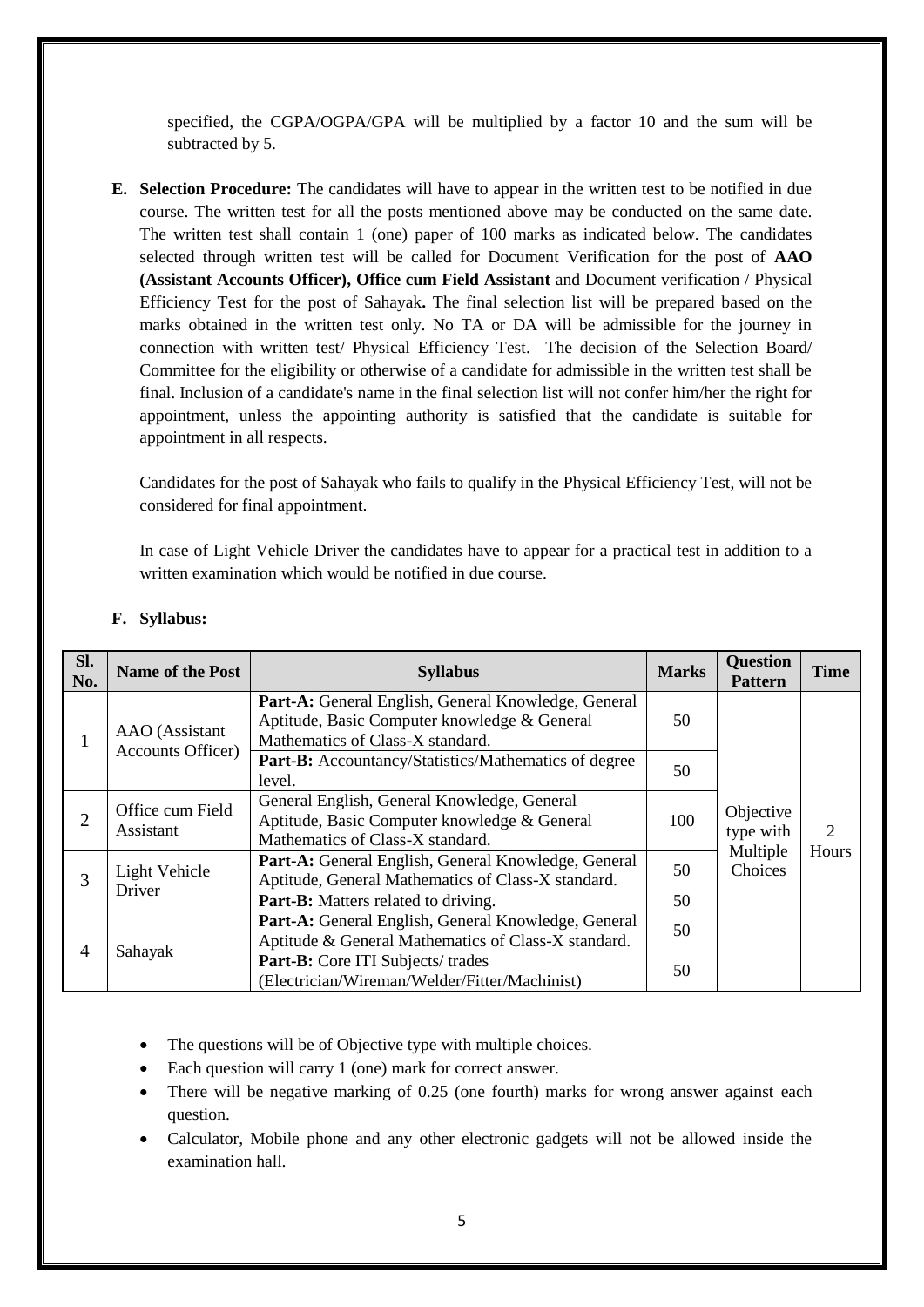# **Detailed Guidelines, location, mode of exam and venue of the examination centre, will be informed through Admit Card.**

**G. Remuneration:** Finally appointed candidates would be paid initial consolidated pay (Scale + Grade pay) as shown below during their first year of the probation period of two years from the date of joining.

| Sl. No. | <b>Name of the Post</b>          | Pay Band (Rs.)                 | <b>Grade Pay (Rs.)</b> |
|---------|----------------------------------|--------------------------------|------------------------|
|         | AAO (Assistant Accounts Officer) | $16,800 - 60,500$ <sup>-</sup> | $8,700/-$              |
|         | Office cum Field Assistant       | $16,800 - 60,500$ <sup>-</sup> | $5,800/$ -             |
|         | Light Vehicle Driver             | $12,400 - 47,400$              | 5,500/                 |
|         | Sahayak                          | $12,400 - 47,400$              | $4,500/-$              |

**H. How to Apply**: Eligible and interested candidates are required to apply through online mode only in the "Career" section of APDCL website i.e., **www.apdcl.org**. No other means/mode of application shall be accepted. Online submission of the applications will be available on the website between **18.08.2018 to 12.09.2018.**

The candidates are required to fill up the information in support of age, caste, educational qualification, address, other qualifications, relevant work experience (if any) etc. and upload the scanned passport size recent coloured photograph along with the signature in the APDCL website at the time of filling their applications online. The print out of the Application form, self-attested photocopies of the relevant documents along with the original documents (for verification purpose) are to be submitted at the time of Document verification /Physical Efficiency Test, as and when called for.

## **I. Prerequisites:**

- Before applying online, the candidates are advised to go through the advertisement and the instructions carefully and should ensure that they fulfill all the eligibility criteria.
- Online registration of the candidates will be provisional, as their eligibility will be verified only at the time of Document verification/Physical Efficiency Test, if called for. Mere issue of admit card / call letter for written test/Document verification /Physical Efficiency Test will not imply acceptance of candidature for post applied against. Candidature of a registered candidate is liable to be rejected at any stage of recruitment process or even after joining, if any information provided by the candidate is found to be false or not in conformity with the eligibility criteria, at any stage or if the candidate fails to produce valid documentary proof in support of his/her eligibility.
- Candidates must have Mobile Number, which should remain valid at least for one year. All information regarding examination schedule/admit card/ result of written test/ Document verification/Physical Efficiency Test schedule and call letters/ intimation regarding final selection etc. shall be published in the APDCL website.
- Downloading and printing of the Application Form, Admit Card for Written Examination/ Document verification /Physical Efficiency Test, and any other information shall be the responsibility of the candidate.
- Before applying online, the candidates should keep ready soft copy of scanned image of the latest passport size photograph (Size minimum of 20 KB and maximum of 100KB with Resolution minimum of 200 x 200 Pixels and maximum of 250 x 250 Pixels) and scanned